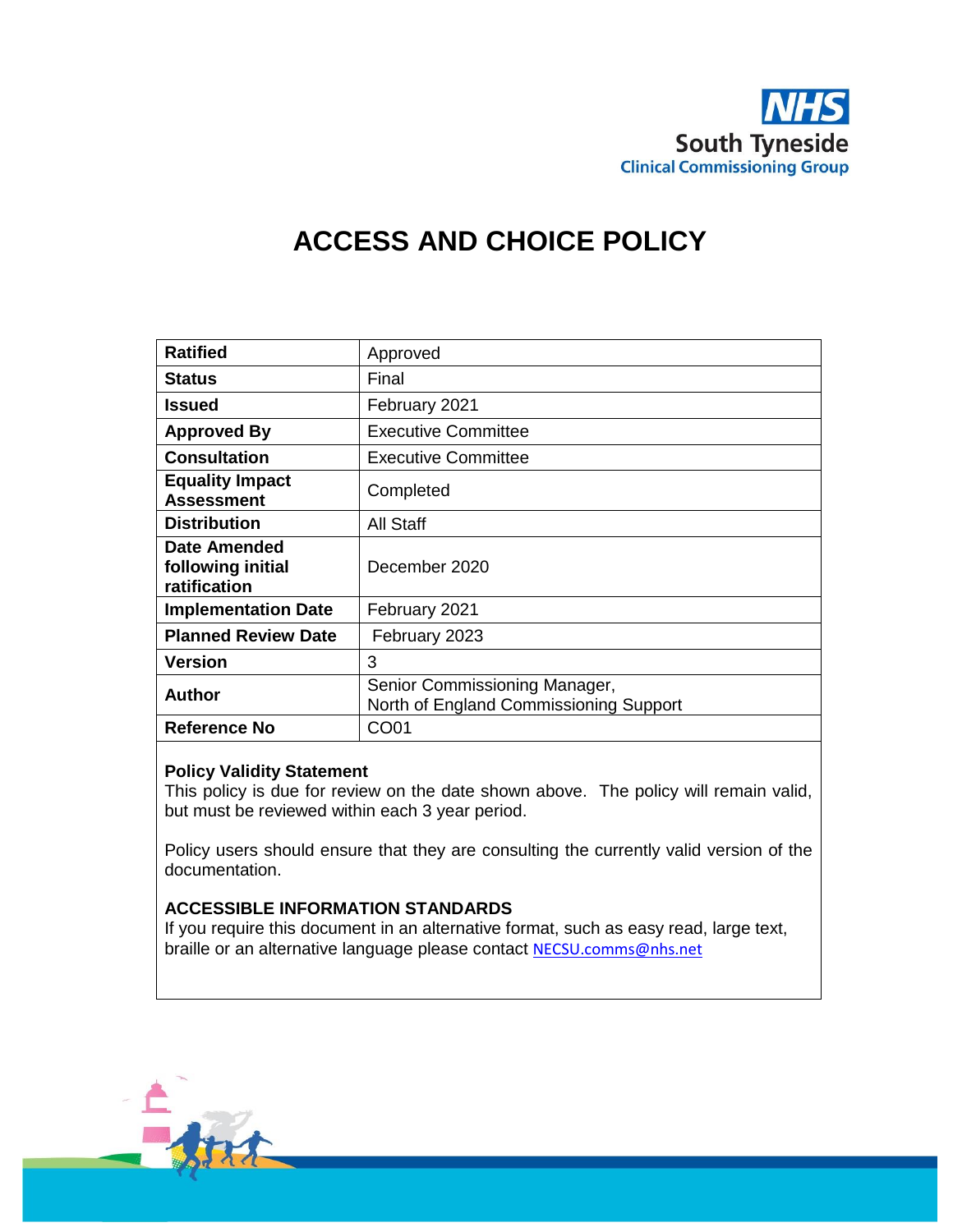# **Version Control**

| <b>Version</b>   | <b>Release Date</b> | <b>Author</b>                                      | <b>Update comments</b>                                                                                                                                                                                                                      |
|------------------|---------------------|----------------------------------------------------|---------------------------------------------------------------------------------------------------------------------------------------------------------------------------------------------------------------------------------------------|
| V <sub>1</sub>   | February 2013       | Governance<br>Lead, PCT                            | Adopted as standard suite of<br>corporate policies.                                                                                                                                                                                         |
| V2               | February 2015       | Senior<br>Commissioning<br>Manager,<br><b>NECS</b> | Release of new guidance<br>(Department of Health Choice<br>Framework 2015)                                                                                                                                                                  |
| V <sub>2.1</sub> | <b>July 2018</b>    | Provider<br>Management,<br><b>NECS</b>             | Extension.<br>No guidance or<br>legislation change.<br><b>Updated Equality</b><br><b>Impact Assessment</b>                                                                                                                                  |
| V3               | December 2020       | Senior<br>Commissioning<br><b>Manager NECS</b>     | Reviewed in line with<br>natural expiration date.<br>Updates made to<br>$\bullet$<br>sections $4, 5, 6$ and $11$<br><b>Updated Equality</b><br><b>Impact Assessment</b><br>Accessible Information<br><b>Standard Statement</b><br>included. |

# **Approval**

| <b>Role</b> | <b>Name</b>                | <b>Date</b>        |
|-------------|----------------------------|--------------------|
| Approval    | <b>Executive Committee</b> | Feb 2013           |
| Approval    | <b>Executive Committee</b> | Feb 2016           |
| Approval    | <b>Executive Committee</b> | October 2018 (2.1) |
| Approval    | <b>Executive Committee</b> | February 2021      |

# **Review**

The policy will remain valid, including during its period of review. However, the policy must be reviewed at least once in every 2 year period.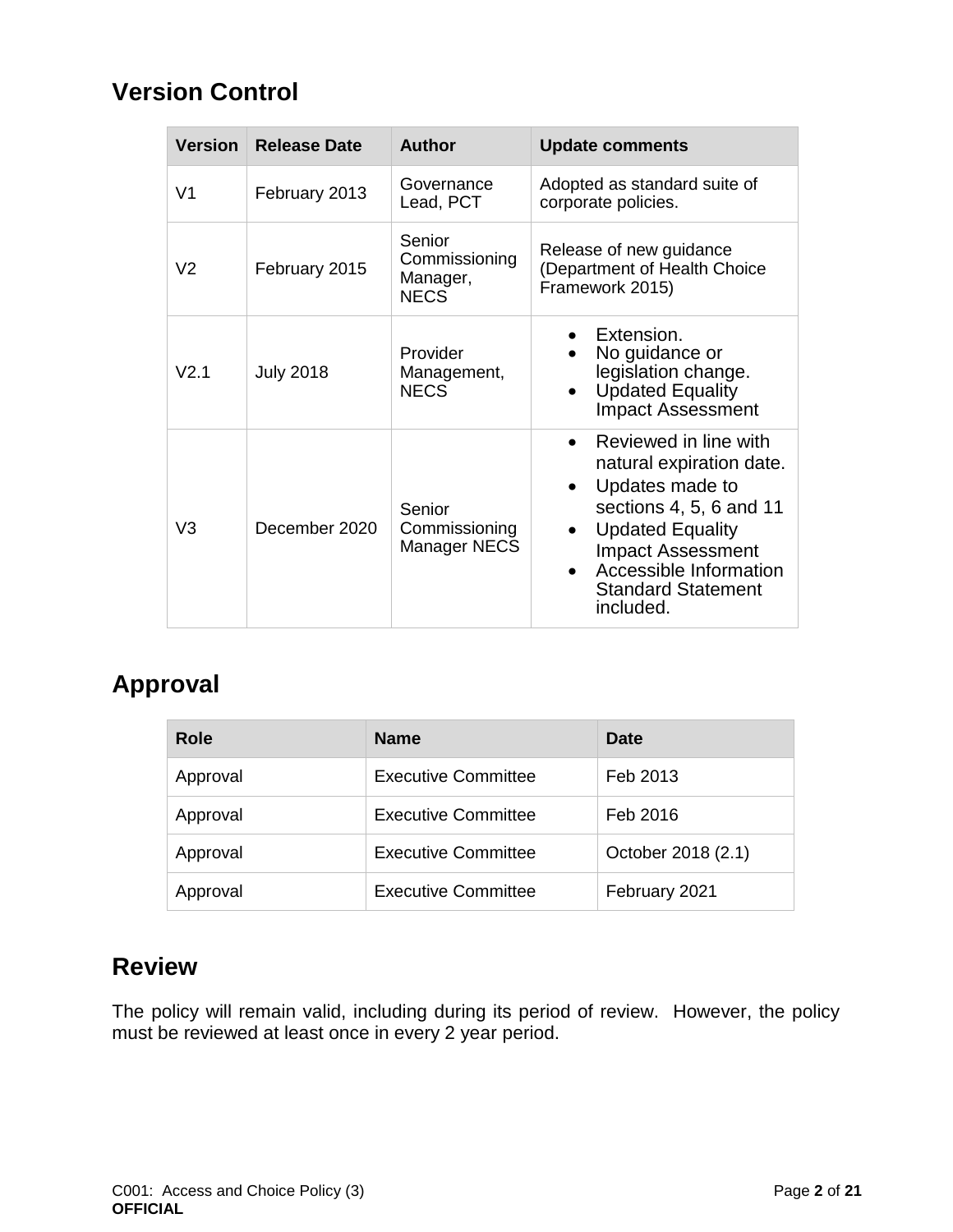#### **Contents**

| 1.              |                                                                                      |  |
|-----------------|--------------------------------------------------------------------------------------|--|
| 2.              |                                                                                      |  |
| 3.              |                                                                                      |  |
| 4.              |                                                                                      |  |
| 5.              | Choosing where to go for first outpatient appointment for physical and mental health |  |
| 6.              |                                                                                      |  |
| 7.              |                                                                                      |  |
| 8.              |                                                                                      |  |
| 9.              |                                                                                      |  |
| 10 <sub>1</sub> |                                                                                      |  |
|                 |                                                                                      |  |
|                 |                                                                                      |  |
|                 |                                                                                      |  |
|                 |                                                                                      |  |
|                 |                                                                                      |  |
|                 |                                                                                      |  |
| 17.             |                                                                                      |  |
| 18.             |                                                                                      |  |
| 19.             |                                                                                      |  |
| 20.             |                                                                                      |  |
| 21              |                                                                                      |  |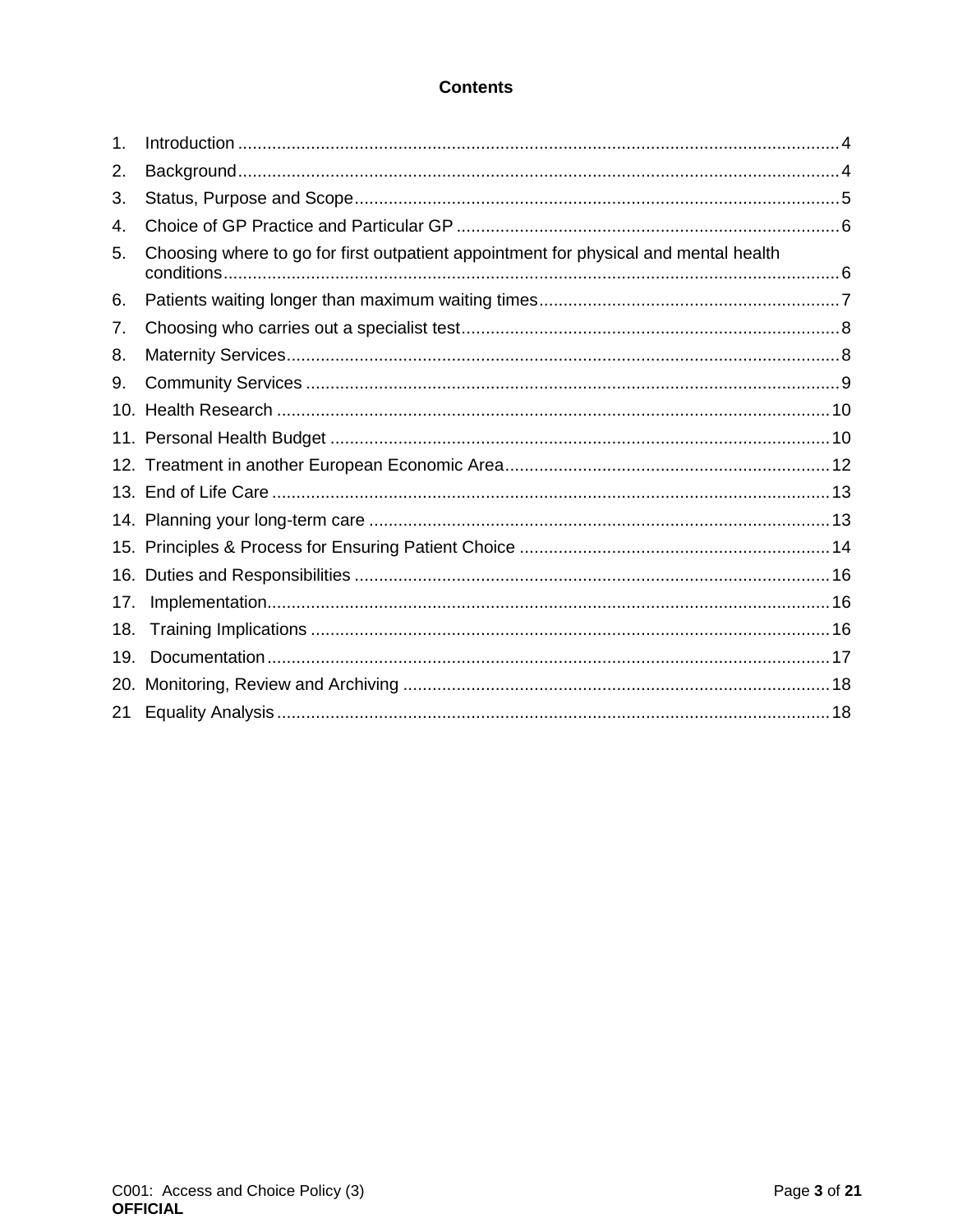For the purposes of this policy, NHS South Tyneside Clinical Commissioning Group (CCG) will be referred to as 'the CCG'

The CCG aspires to the highest standards of corporate behaviour and clinical competence, to ensure that safe, fair and equitable procedures are applied to all organisational transactions, including relationships with patients their carers, public, staff, stakeholders and the use of public resources. In order to provide clear and consistent guidance, the CCGs will develop documents to fulfil all statutory, organisational and best practice requirements and support the principles of equal opportunity for all.

## <span id="page-3-0"></span>**1. Introduction**

- 1.1 Choice is fundamental to the delivery of a truly patient-centred NHS as it empowers people to get the health and social care services they want and need. Giving the public and patients good information helps them to make effective choices that are right for them and their families.
- 1.2 It is firmly written into the NHS Constitution that 'patients will be at the heart of everything the NHS does' and therefore have the right to make informed choices about their healthcare. This means that, by law, patients should be offered the opportunity to compare and make choices that suits their needs.
- <span id="page-3-1"></span>1.3 This policy sets out the mechanisms that the CCG will adopt to fulfil its legal obligations.

### **2. Background**

- 2.1 Patient choice began when the NHS was founded in 1948, providing ability for patients to choose their GP, optician and dentist. Since then there have been numerous developments in support of patient choice and in 2009 the NHS Constitution was published which set out the rights of patients and the pledges that the NHS makes, which includes patient choice as a right and includes the right to information to support that choice.
- 2.2 In July 2010 The Government's White Paper, 'Equity and excellence: liberating the NHS' set out proposals relating to increasing choice and control over care and treatment, choice of treatment and healthcare provider becoming the reality in the vast majority of NHS-funded services by no later than 2013/14.
- 2.3 Liberating the NHS: Greater Choice and Control (October 2010) sought views on proposals for extending choice in the NHS. In July 2011 the NHS published operational guidance to the NHS: Extending Patient Choice of Provider which provided guidance to providers and commissioners on implementation of the Government commitment to extend patient choice of provider.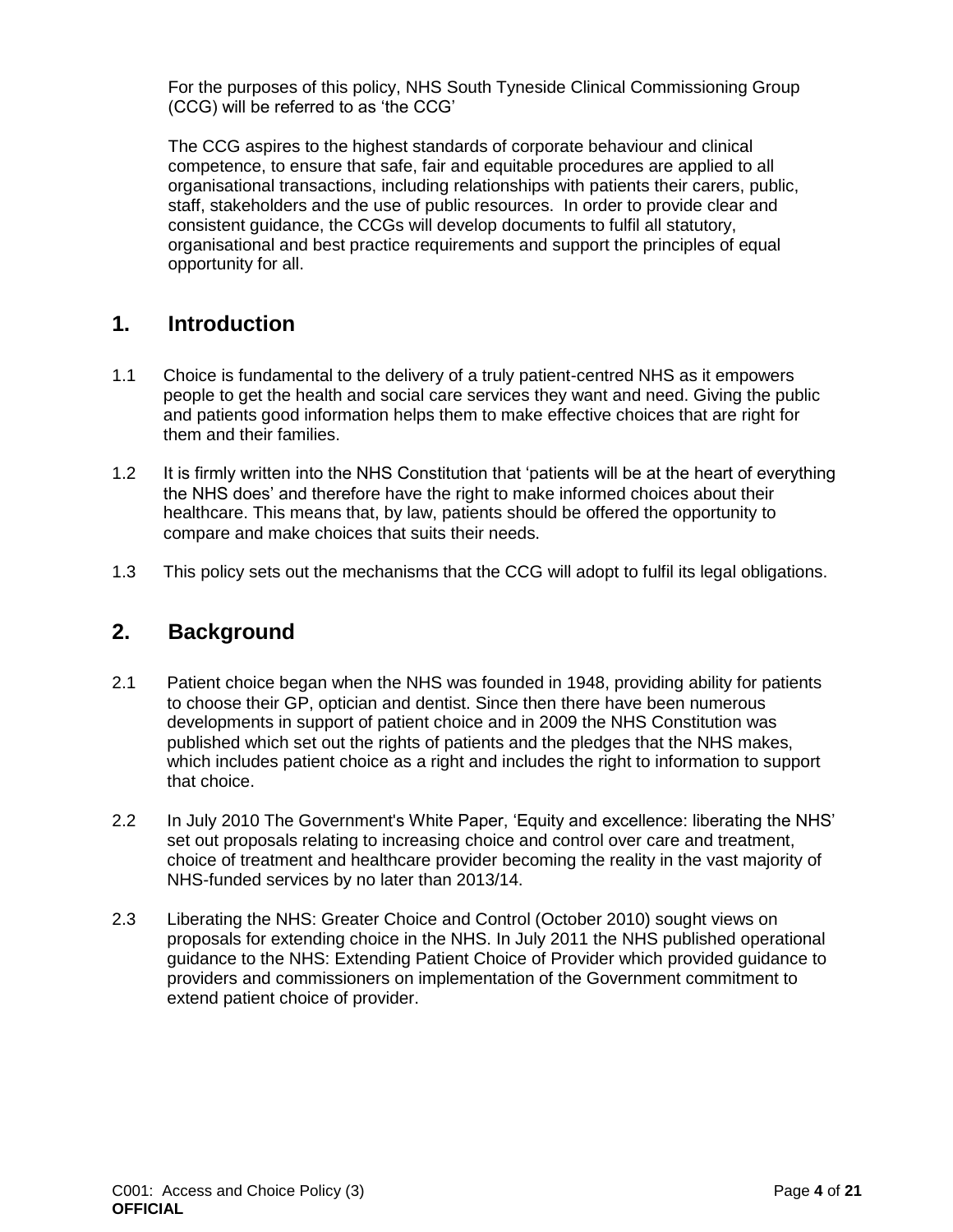- 2.4 In 2012 the legal framework within the NHS changed with the Health and Social Care Act 2012 making clear the duties on NHS England and clinical commissioning groups to promote the involvement of patients and carers in decisions about their care and treatment, and to enable patient choice. The Act sets out specific provision in relation to procurement, patient choice and competition which is detailed in the National Health Service (Procurement, Patient Choice and Competition) (No. 2) Regulations 2013. The new regulations are designed to ensure that NHS England and clinical commissioning groups procure high quality and efficient healthcare services that meet the needs of patients and protect patient choice.
- 2.5 In March 2015 the Department of Health published the Choice Framework for 2015/2016 which set out the choices that people have in the NHS. This document reflects that framework and sets out the current elements of patient choice, how the CCG meets its obligations and goes beyond to support patients in choosing their care.

## <span id="page-4-0"></span>**3. Status, Purpose and Scope**

#### **3.1 Status**

This policy is a corporate policy.

#### **3.2 Purpose & Scope**

This document sets out the current position of the CCG in support of patient choice and the strategic direction it will head in. As the background section illustrated, patient choice is a subject that sits within a broad legislative and regulatory framework. The scope of this document includes all patients registered with CCG GP practices and their rights to choice in relation to the following service areas:

- Choice of GP practice and particular GP
- Choosing where to go for your first outpatient appointment
- Patients waiting longer than maximum waiting times
- Choosing who carries out a specialist test
- Maternity services
- Mental Health services
- Community services
- Health research
- Personal health budget
- Treatment in another European economic area
- End of life care
- Planning long-term care

<span id="page-4-1"></span>There are a number of exclusions that relate to choice and these are outlined within the respective sections. The following sections provide more detail in relation to each of the areas identified above.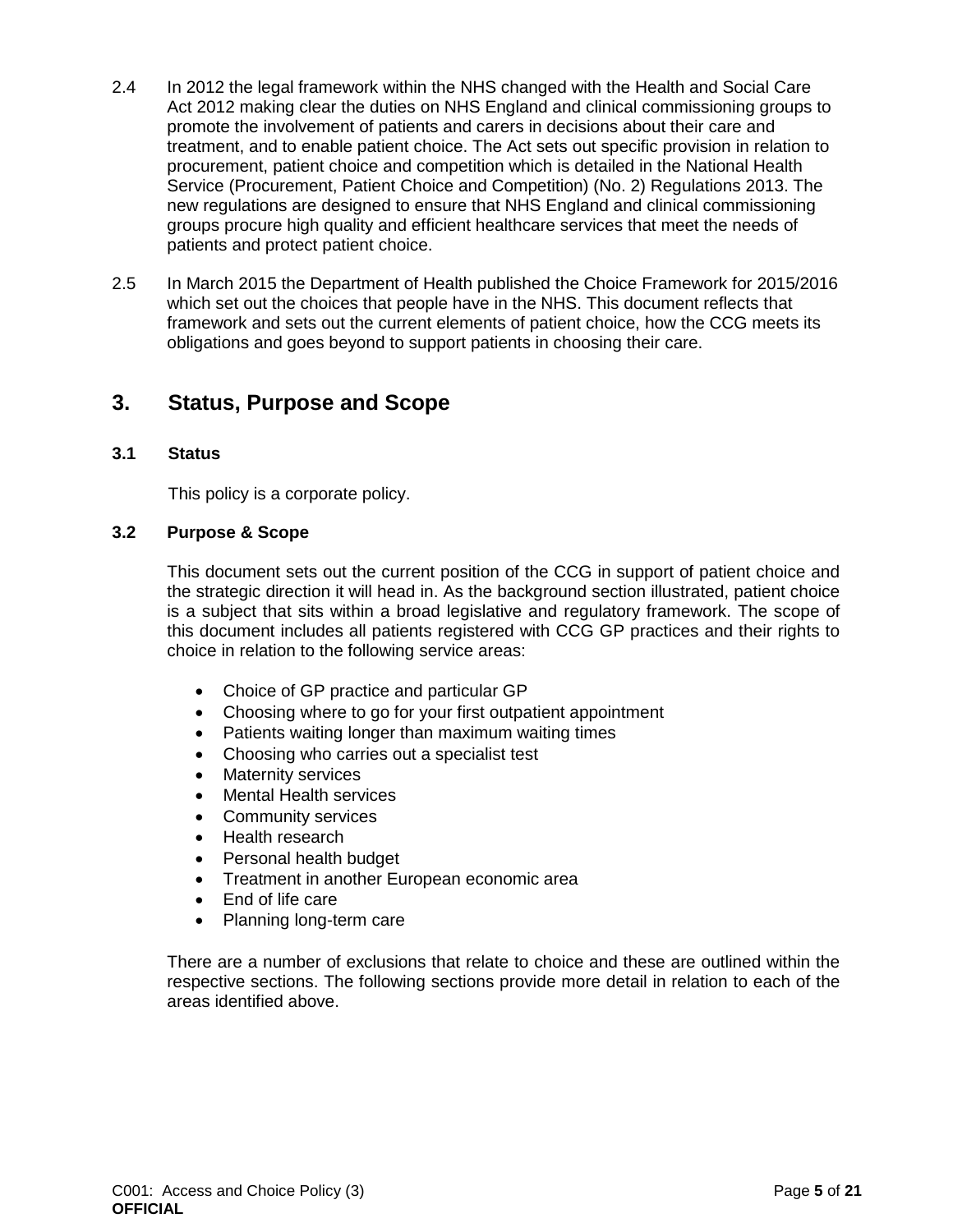# **4. Choice of GP Practice and Particular GP**

#### **4.1 Current Arrangements**

- 4.1.1 The CCG is committed to a patient's right to choose which GP practice to register at and which doctor or nurse to see there. GP practices must try to make sure this happens.
- 4.1.2 This is a legal right, but there are occasions when a practice might have reasonable grounds for not doing so. This might be where a patient lives outside the boundaries that NHS England has agreed or because the GP practice has approval to close their list to new patients. In rare circumstances, the GP practice may not accept a patient if there has been a breakdown in the doctor-patient relationship or because the patient has behaved inappropriately at a practice.

You may not be able to see your chosen doctor or nurse at your practice if you require an urgent appointment.

If a GP practice is not able to accept you onto its patient register, it must inform you of the reason for this.

- 4.1.3 **Who is responsible for offering this choice?** First the patient should contact the GP practice where they want to register. If there is any difficulty registering with a GP practice, the next point of contact is NHS England or local Healthwatch who can provide advice and support. Healthwatch is an independent consumer champion for health and social care in England.
- 4.1.4 Information is available on 'NHS Choices' and a search for GP practices can be filtered by postcode and by those currently accepting new patients. This is a national website for patients. If the patient cannot register with their preferred GP practice, NHS England will help find another.

# <span id="page-5-0"></span>**5. Choosing where to go for first outpatient appointment for physical and mental health conditions**

#### **5.1 Current Arrangements**

- 5.1.1 If a patient needs to see a consultant or specialist as an outpatient, the patient can choose to go to any hospital or clinic in England that offers NHS services for the first appointment. This is a legal right, but the patient can only choose a hospital or clinic that offers the right treatment and care for their condition. A patient can also choose which clinical team will be in charge of their treatment within their chosen organisation. There might be circumstances where the choice is not available and this includes when urgent or emergency treatment is necessary or if the patient is:
	- already receiving care and treatment for the condition for which you are being referred and this is an onward referral
	- using emergency services
	- in need of emergency or urgent treatment, such as cancer services where you must be seen in a maximum waiting time of 2 weeks
	- A prisoner;
	- A serving member of the Armed Forces;
	- Detained under the Mental Health Act 1983;
	- Using mental health services;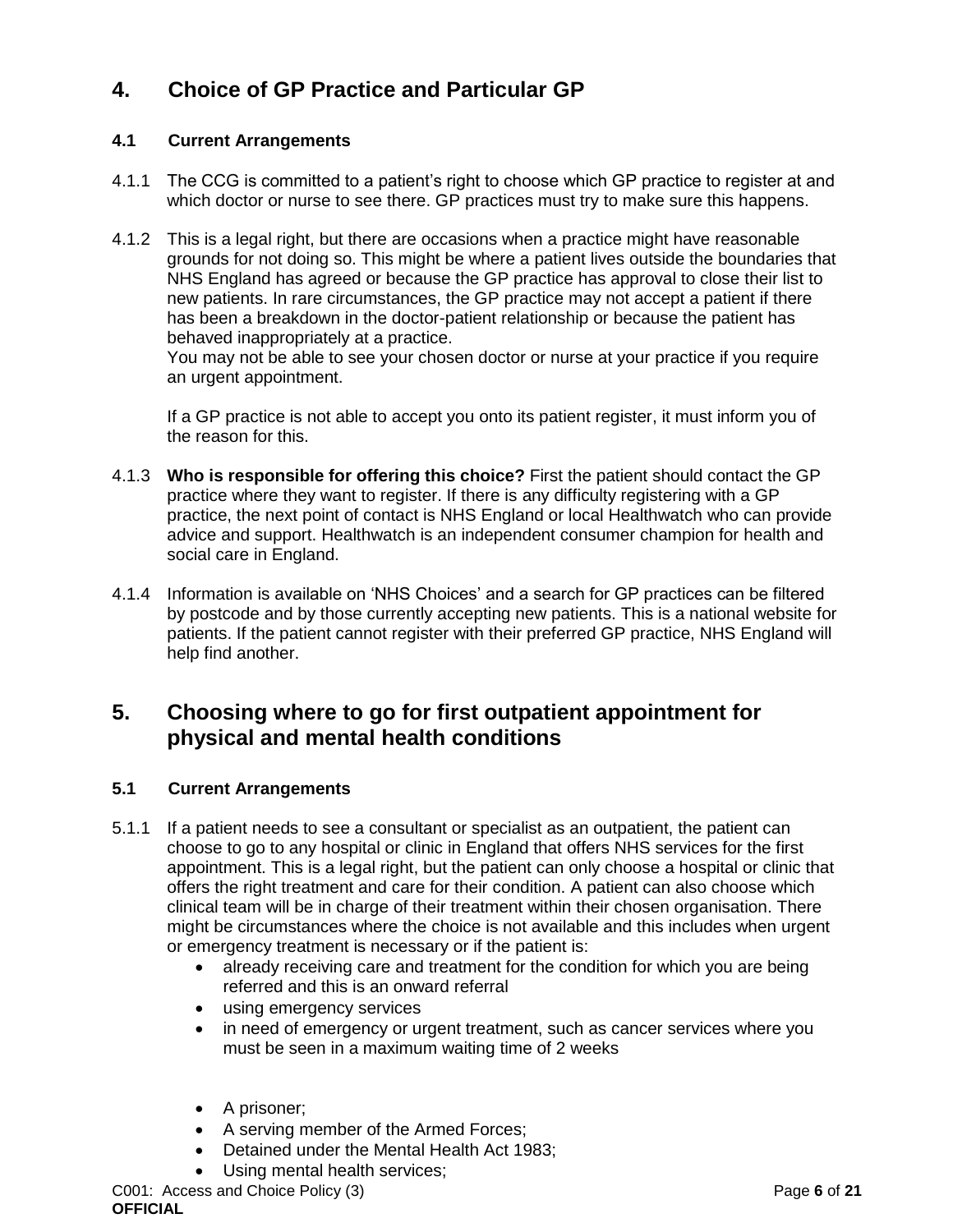- Using maternity services.
- 5.1.2 Where the patient is being seen for an outpatient appointment and it is determined they need treatment for a different condition that the clinic does not assess for, the patient has the right to choose where to have the initial outpatient appointment for that condition. This could be most convenient to be treated at the same location, but it is the patients right to choose another location.
- 5.1.3 **Who is responsible for offering this choice?** The patient should speak to the GP, dentist or optometrist who is referring them.

# <span id="page-6-0"></span>**6. Patients waiting longer than maximum waiting times**

#### **6.1 Current Arrangements**

- 6.1.1 Where a patient is referred to a consultant, they will be given an appointment to see the consultant or a doctor who works with that consultant in his or her team. The patient can ask to be referred to a different hospital if they:
	- Have to wait more than 18 weeks before starting treatment, if the treatment is not urgent;
	- Have to wait more than two weeks before seeing a specialist, if the patient's GP thinks it is possible they have cancer.

Waiting times start from the day the hospital receives the referral letter, or when you book your first appointment through the NHS e-Referral Service

- 6.1.2 This is a patient's legal right but this right is forfeit if:
	- They choose to wait longer for treatment to start;
	- They choose to wait longer for an appointment with a specialist after being urgently referred with suspected cancer;
	- Delaying the start of treatment is in the patient's best interests. For example, if needing to lose weight or stop smoking before starting treatment;
	- There are medical reasons which mean it is better to wait;
	- They fail to attend appointments that they chose from a set of reasonable options;
	- They are on the national transplant list;
	- They are using maternity services;
	- They are using services not led by a consultant or a member of their team
	- They refuse treatment;
	- A doctor has decided that it is appropriate to monitor the patient for a time without treatment;
	- They cannot start treatment for reasons not related to the hospital (for example, they are a reservist posted abroad while waiting to start treatment);

The treatment is no longer necessary.If you have to wait for more than 2 weeks for an appointment to a cancer specialist, you do not have a legal right to ask to be referred to a different hospital if:

- you did not go to an appointment that you agreed to go to
- you have declined treatment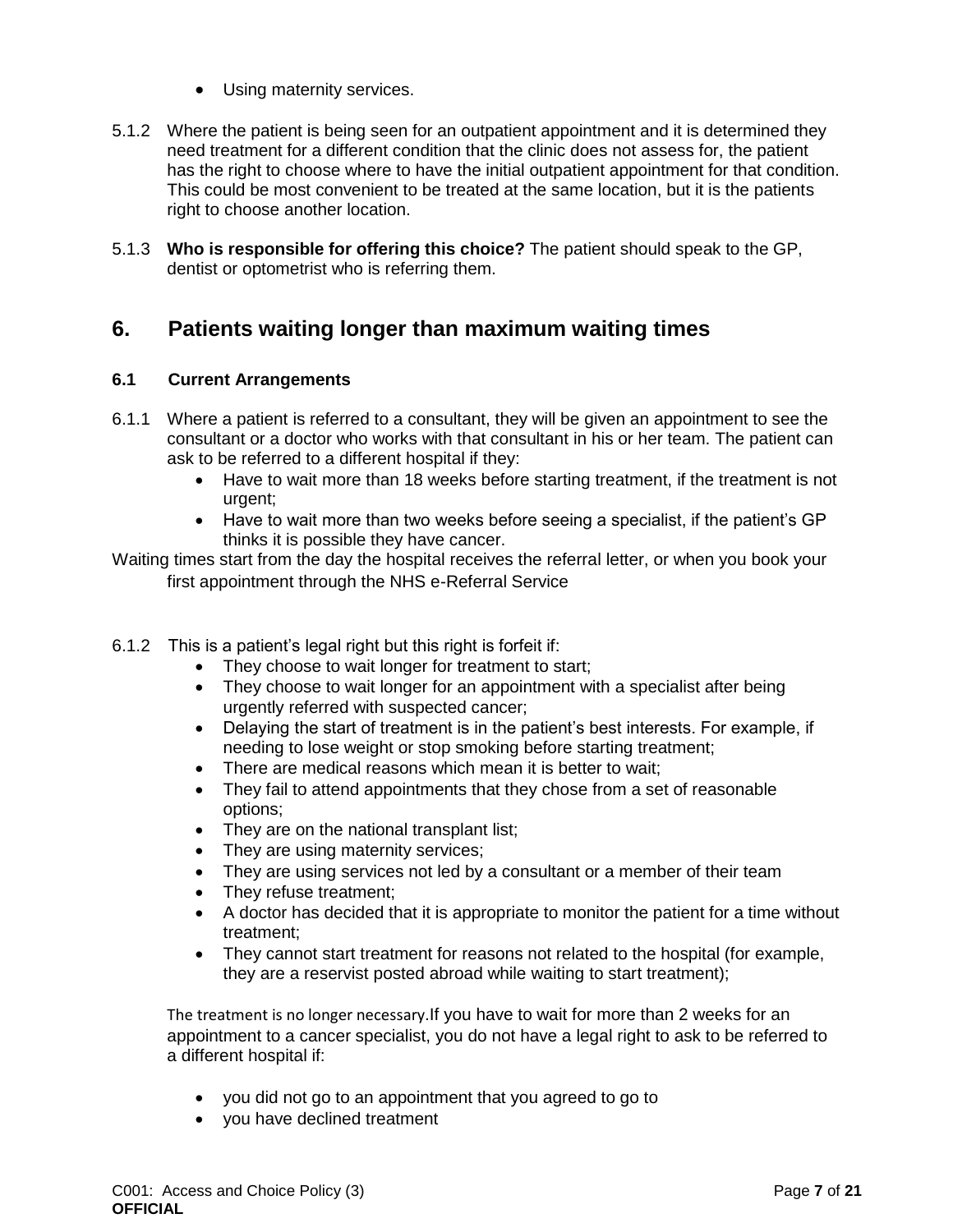- 6.1.3 **How will I know I have been waiting 18 weeks or two weeks?** The patient should ask their GP or the hospital to confirm this as there are specific rules laid down on how the time is calculated.
- 6.1.4 **Who is responsible for offering this choice?** The organisation responsible for arranging your treatment will be the CCG or NHS England (specialist services). GP's (commissioned by CCG's) will take all reasonable steps to offer patients a choice of other hospitals which can see or treat them more quickly.

# <span id="page-7-0"></span>**7. Choosing who carries out a specialist test**

#### **7.1 Current Arrangements**

- 7.1.1 If the GP decides the patient needs a specialist test, the patient can choose to have this done by anyone providing that NHS service in England. This is a legal right if:
	- The test has been ordered by your healthcare professional; and
	- It will be the patient's first appointment as an outpatient with a consultant or a doctor in the consultant's team.
- 7.1.2 It is not a right if:
	- The test is not part of a first appointment as an outpatient with a consultant or a doctor in the consultant's team;
	- They are already at the first appointment as an outpatient, and the doctor decides they need a test. There may be a choice about who carries out that test, but there is no legal right to choose once they are being seen as an outpatient.
	- Are a prisoner, on temporary release from prison, or detained in 'other prescribed accommodation' (eg a court, a secure children's home, a secure training centre, an immigration removal centre, and a young offender institution)
	- Are a serving member of the armed forces
	- Are detained under the Mental Health Act 1983
	- Are using maternity services [\(see: Choosing maternity services in section 6\)](https://www.gov.uk/government/publications/the-nhs-choice-framework/the-nhs-choice-framework-what-choices-are-available-to-me-in-the-nhs#section-6)
	- Need a test urgently, or if you have been admitted to hospital.
- 7.1.3 The choice is only available from organisations which carry out the test needed in a proper and safe way. There is no choice of who carries out the test if a test is needed urgently or the patient is admitted to hospital.
- 7.1.4 Support in making the choice is available from the GP or the doctor who has asked for the test. More information about the hospitals and clinics to choose from is on the 'NHS Choices' website.

### <span id="page-7-1"></span>**8. Maternity Services**

#### **8.1 Current Arrangements**

- 8.1.1 A range of choices over maternity services is available, although these depend on what is best for the mother and baby, and what is available locally. On first finding they are pregnant they can (subject to availability):
	- Go to their GP and ask to be referred to a midwifery service of their choice;
	- Go directly to a midwifery service of their choice, without asking the GP to refer first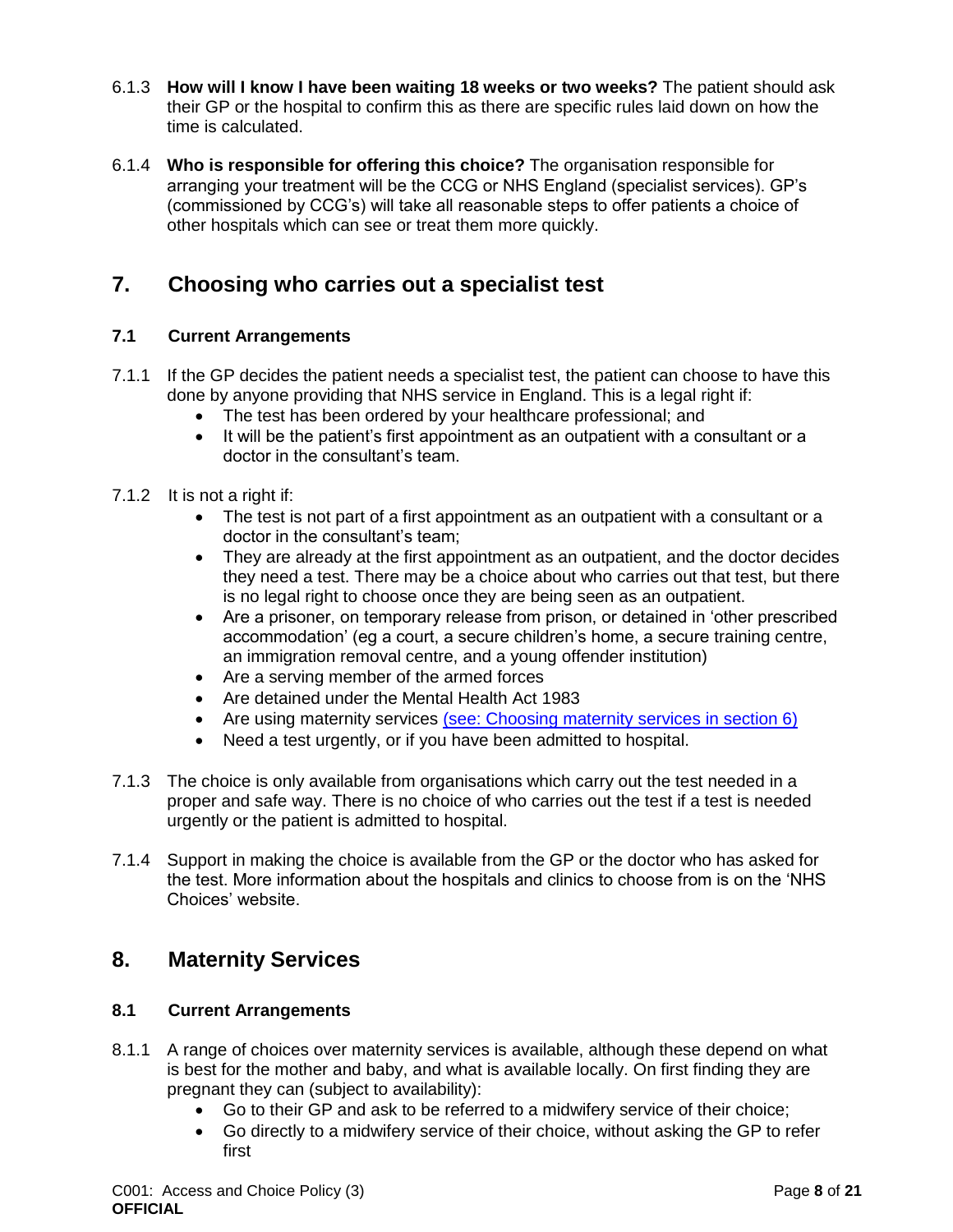- 8.1.2 Whilst pregnant the patient can choose to receive 'antenatal' care from (subject to availability):
	- A midwife;
	- A team of maternity health professionals, including midwives and obstetricians (This will be safer for some women and their babies).
- 8.1.3 When they give birth the patient can choose where to give birth (subject to availability):
	- At home, with the support of a midwife;
	- In a local midwifery facility (for example, a local midwifery unit or birth centre), with the support of a midwife;
	- In any available hospital in England, with the support of a maternity team. This type of care will be the safest option for some women and their babies. If this is the case they should still have a choice of hospital.
- 8.1.4 After going home, the patient can choose where to receive postnatal care (subject to availability):
	- At home;
	- In a community setting.
- 8.1.5 Depending where the mother lives, they may have other choices about maternity care and should contact their midwife or the CCG for information.
- 8.1.6 **Is this a legal right?** No. It depends what is best for mother and baby, and what is available locally. Every pregnancy is different.
- 8.1.7 **When is choice not available?** The mother can choose where to give birth, but this may mean some kinds of pain relief are not available during the birth as they are only available in hospitals. If urgent or emergency treatment is needed, there is no choice of who to see and it may not be possible to choose where to give birth.
- 8.1.8 **Who is responsible for offering this choice?** The midwife should discuss the choices available locally with the patient.
- 8.1.9 **Where is information and support available?** The midwife will be able to give information, advice and support to help mothers decide. A number of charitable and voluntary organisations can also help. These include:
	- The National Childcare Trust, the UK's largest charity for parents. Visit www.nct.org.uk or call their Helpline: 0300 330 0700;
	- Birth Choice UK, helping women choose maternity care. Visit www.birthchoiceuk.com;
	- AIMS Association for Improvements in the Maternity Services. Visit www.aims.org.uk, or email helpline@aims.org.uk or call the Helpline: 03003650663 for advice from volunteers;
	- Start4Life at: www.nhs.uk/InformationServiceForParents for information and advice.

### <span id="page-8-0"></span>**9. Community Services**

#### **9.1 Current Arrangements**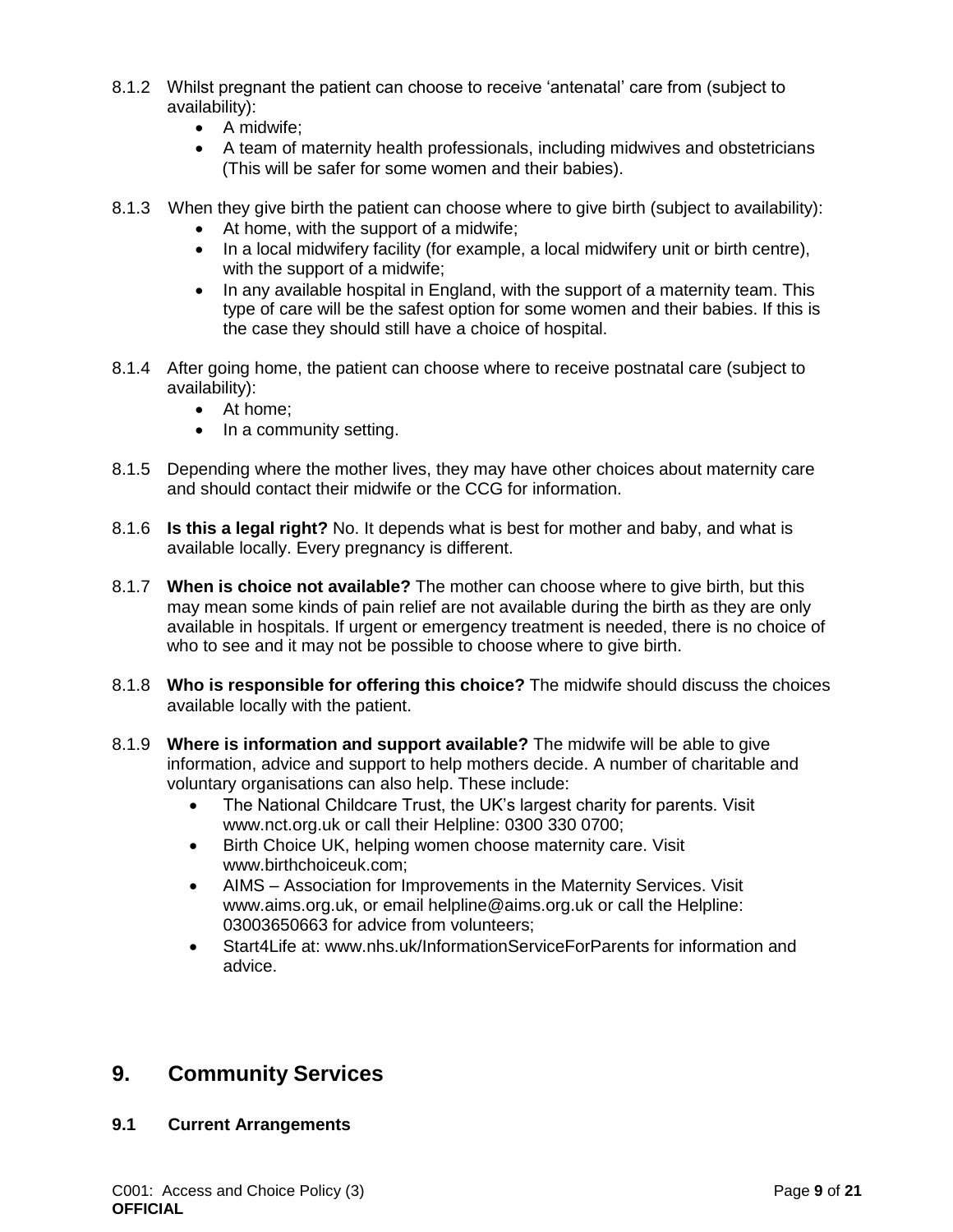- 9.1.1 **What choices are available?** The patient may be able to choose who they see for services provided in the community.
- 9.1.2 Different choices are available in different areas. In future, the number of services and locations available is expected to increase.
- 9.1.3 **Is this a legal right?** No.
- 9.1.4 **When is choice not available?** The choice of services will depend on what the CCG, GP practices and patients think are priorities for the community.
- 9.1.5 **Who is responsible for offering this choice?** The GP or the health professional that refers to the service.

### <span id="page-9-0"></span>**10. Health Research**

#### **10.1 Current Arrangements**

- 10.1.1 **What choices are available?** A patient can take part in approved health research (for example, clinical trials of medicines) relating to their circumstances or care. The patient is free to choose whether they take part in any research and do not have to take part if they do not want to.
- 10.1.2 **When is the choice not available?** The patient cannot take part in research if:
	- There is currently no research relating to their circumstances or care; or
	- They do not meet the requirements for a particular study.
- 10.1.3 **Who is responsible for offering this choice?** The health professional who provides the care, for example, the hospital doctor, GP or nurse.

#### 10.1.4 **Where is information and support available?**

- Healthtalkonline explains what clinical trials are and why we need them. Visit www.healthtalkonline.org and search for 'clinical trials';
- National Institute for Health Research explains how patients can help with research. Visit http://www.nihr.ac.uk/awareness/Pages/default.aspx and click on 'Patients and public';
- For information on what research is currently under way: Visit the UK Clinical Trials Gateway: www.ukctg.nihr.ac.uk;
- NHS Choices explains why the NHS carries out research and the different types of research there are. Visit www.nhs.uk and search for 'Getting involved in research'.

# <span id="page-9-1"></span>**11. Personal Health Budget**

C001: Access and Choice Policy (3) Page **10** of **21 OFFICIAL 11.1 Current Arrangements**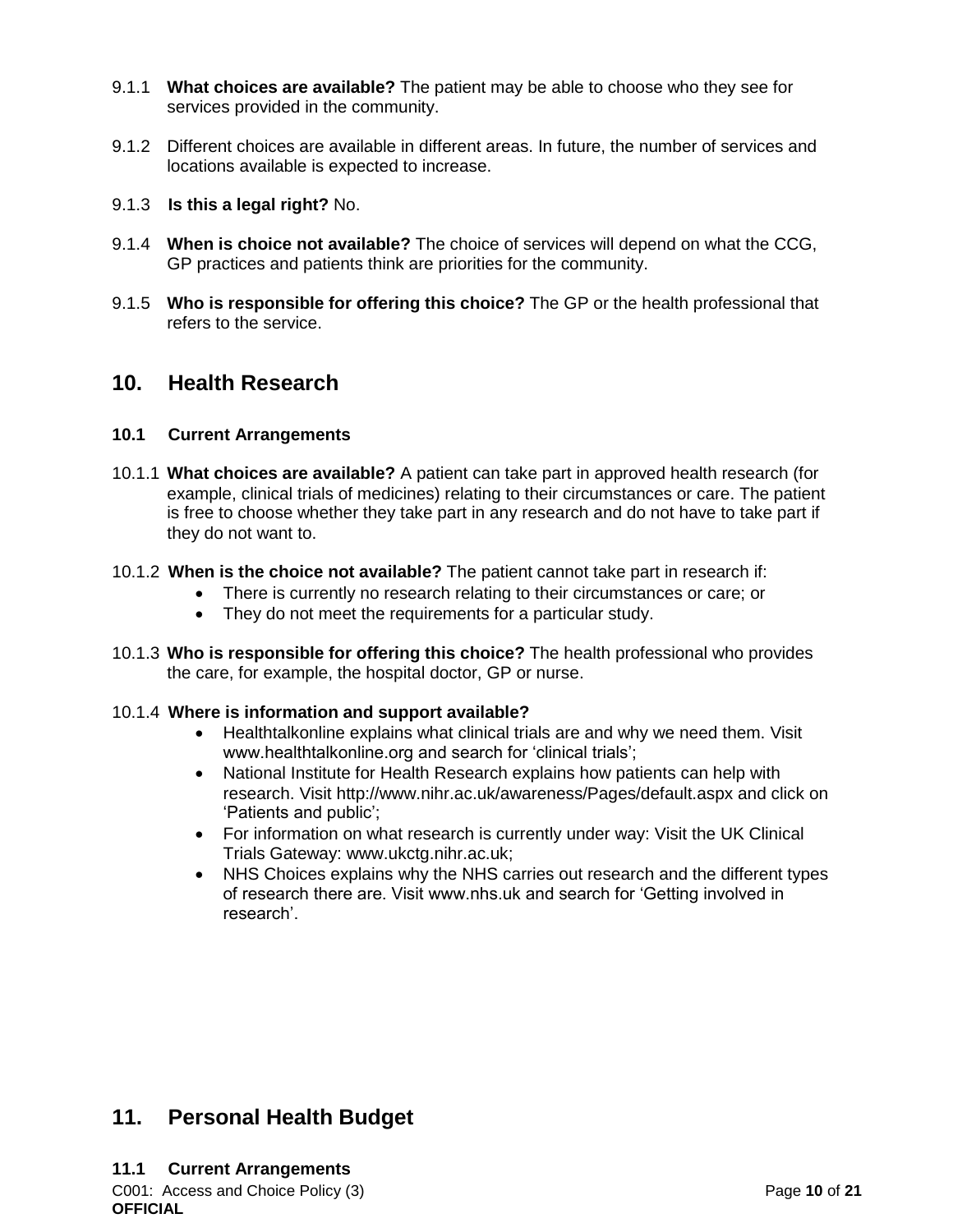- 11.1.1 **What choices are available?** For some NHS services, there is the right to have and in other areas the right to request and choose to have a personal health budget and a direct payment if eligible. A personal health budget is an amount of money and a plan to use it. The plan is agreed between a patient and their healthcare professional and clinical commissioning group. It sets out the patient's health needs, the amount of money available to meet those needs and how this money will be spent.
- 11.1.2 With a personal health budget, the patient (or representative) can:
	- Agree with a health professional what health and wellbeing outcomes to achieve;
	- Know how much money is available for this health care and support;
	- Create their own care plan with the help of their health professional or others;
	- Choose how to manage their personal health budget;
	- Spend the money in ways and at times that makes sense to the patient, in line with their care plan.
- 11.1.3 There is a choice to manage the personal health budget in three ways, or a combination of these:
	- "A 'national budget: here, the money is held by the CCG or other NHS organisation who arrange the agreed care and support on the patient's behalf."
	- A 'third party budget: Here, the money is paid to an organisation which holds the money on the patient's behalf (such as an Independent User Trust) and organises the care and support agreed;
	- Direct payment for health care: the money is paid to the patient or their representative who can buy and manage the care and services as agreed in the care plan.
- 11.1.4 In each case there will be regular reviews to ensure that the personal health budget is meeting the patient's needs. Direct healthcare payments will be subject to regular reviews of how the money is being spent.
- 11.1.5 **Is this a legal right?** There is a legal 'right to ask' for a personal health budget, which has been available since April 2014, which was extended to a legal 'right to have' a personal health budget (with some exceptions) since October 2014 for people receiving NHS Continuing Healthcare (including children). NHS Continuing Healthcare is a package of care arranged and funded solely by the NHS and provided free to the patient. This care can be provided in any setting – including an individual's own home. An assessment is carried out by the CCG using a multi-disciplinary team of health and social care professionals. There is now a 'right to have' from October 2014 for CHC and CCC patients, there is a 'right to request' as part of the SEND reforms as part of the Education Health and Care plan.
- 11.1.6 More information about NHS Continuing Healthcare is available via NHS Choices: www.nhs.uk.
- 11.1.7 **When is this choice not available?** Personal health budgets are not available for all NHS services (for example, acute or emergency care or visiting the GP). A few groups of people may not be eligible for a personal health budget or a direct healthcare payment (for example, people who have been ordered by the Court to have drug rehabilitation treatment).
- 11.1.8 **Who is responsible for offering the choice?** The CCG.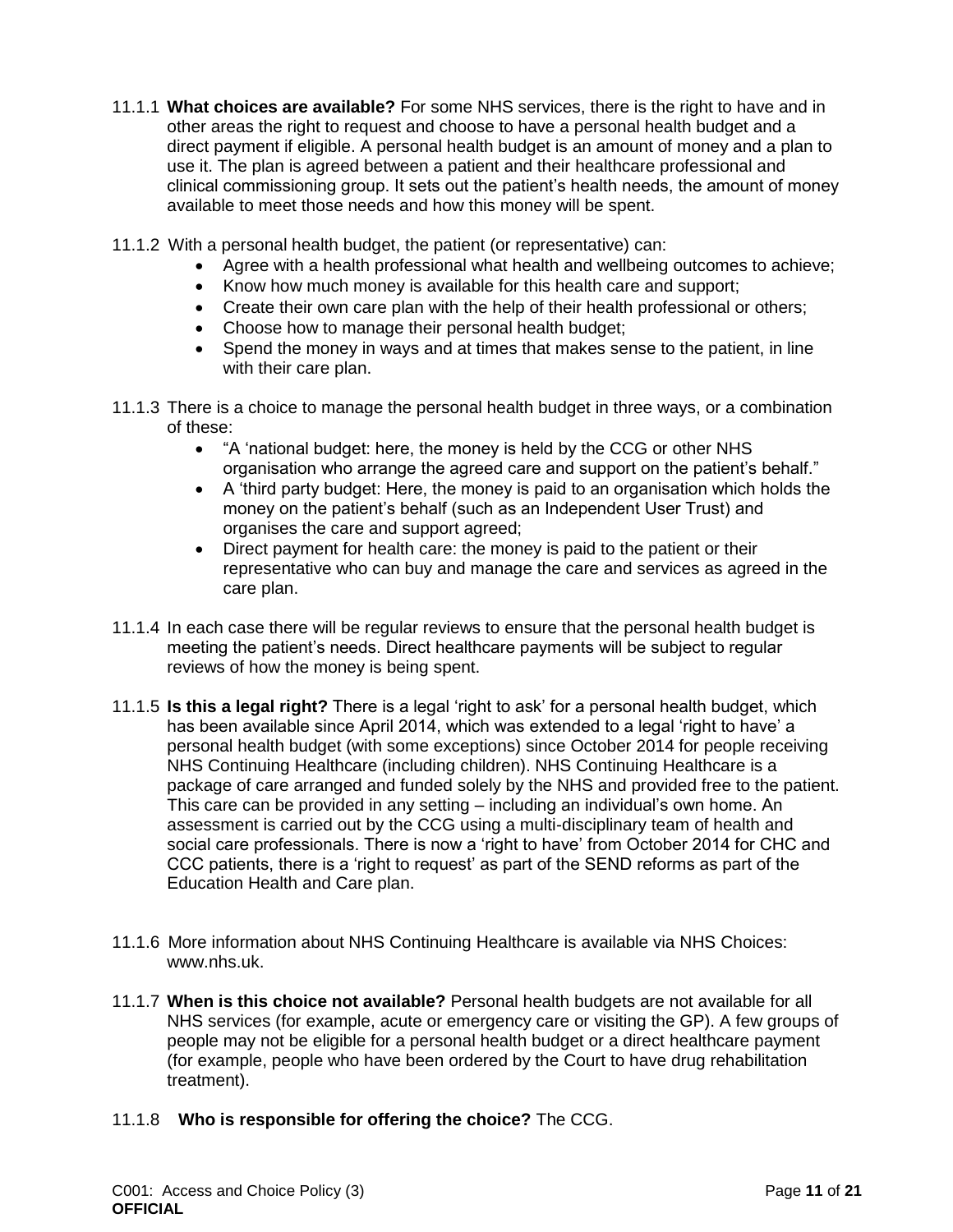#### 11.1.9 **Where is information and support available?** Patients should:

- Talk to their GP or health professional; or
- Contact the CCG:<https://www.southtynesideccg.nhs.uk/>

#### 11.1.10 Further information about personal health budgets is available from:

- NHS Choices: www.nhs.uk:
- NHS England's website has a section dedicated to personal health budgets. This has information about national policy, the implementation toolkit, stories and other resources. www.personalhealthbudgets.england.nhs.uk;
- The Peer Network, a user-led organisation for personal health budgets, has its own website: [www.peoplehub.org.uk;](http://www.peoplehub.org.uk/)
- CCG website: https://www.southtynesideccg.nhs.uk/

# <span id="page-11-0"></span>**12. Treatment in another European Economic Area**

#### **NB: The following is subject to change due to ongoing Brexit negotiations.**

#### **12.1 Current Arrangements**

- 12.1.1 **What choices are available?** The right to choose to receive treatment, normally available on the NHS, in other countries within the European Economic Area (EEA) and is subject to certain conditions. This is a legal right set out in the NHS Constitution and in EU law.
- 12.1.2 Under a new EU directive on patients' rights in cross-border healthcare, there is the right to access any healthcare service in another Member State that is the same as or equivalent to a service that would have been provided in the circumstances of each case. This means that the treatment must be one that is available through the NHS. There is then a right to claim reimbursement up to the amount the treatment would have cost under the NHS – or the actual amount if this is lower.

This means that the patient will normally have to pay for the full cost of the treatment upfront (though other arrangements may be available via the CCG or NHS England). The directive covers treatment provided in state-run hospitals and services provided by private clinics and clinicians.

#### 12.1.3 **When is choice not available?** The directive does not cover:

- Long-term (i.e. social) care;
- Access to and allocation of organs (for transplantation); or
- <span id="page-11-1"></span>Public vaccination programmes against infectious diseases.
- 12.1.4 In some cases, prior authorisation may be required before treatment is accessed in another EEA country. This will enable the patient to confirm that they are entitled to the treatment requested, as well as the level of reimbursement that will apply.
- 12.1.5 The process of prior authorisation will also ensure that the patient is aware of all of the possible treatment options within the NHS, which may be more convenient than going abroad. If the patient is unable to access treatment on the NHS without undue delay, authorisation must be granted.
- 12.1.6 **Who is responsible for offering this choice?** To access treatment in another EEA country, the GP, dentist or CCG will outline the choices that are available.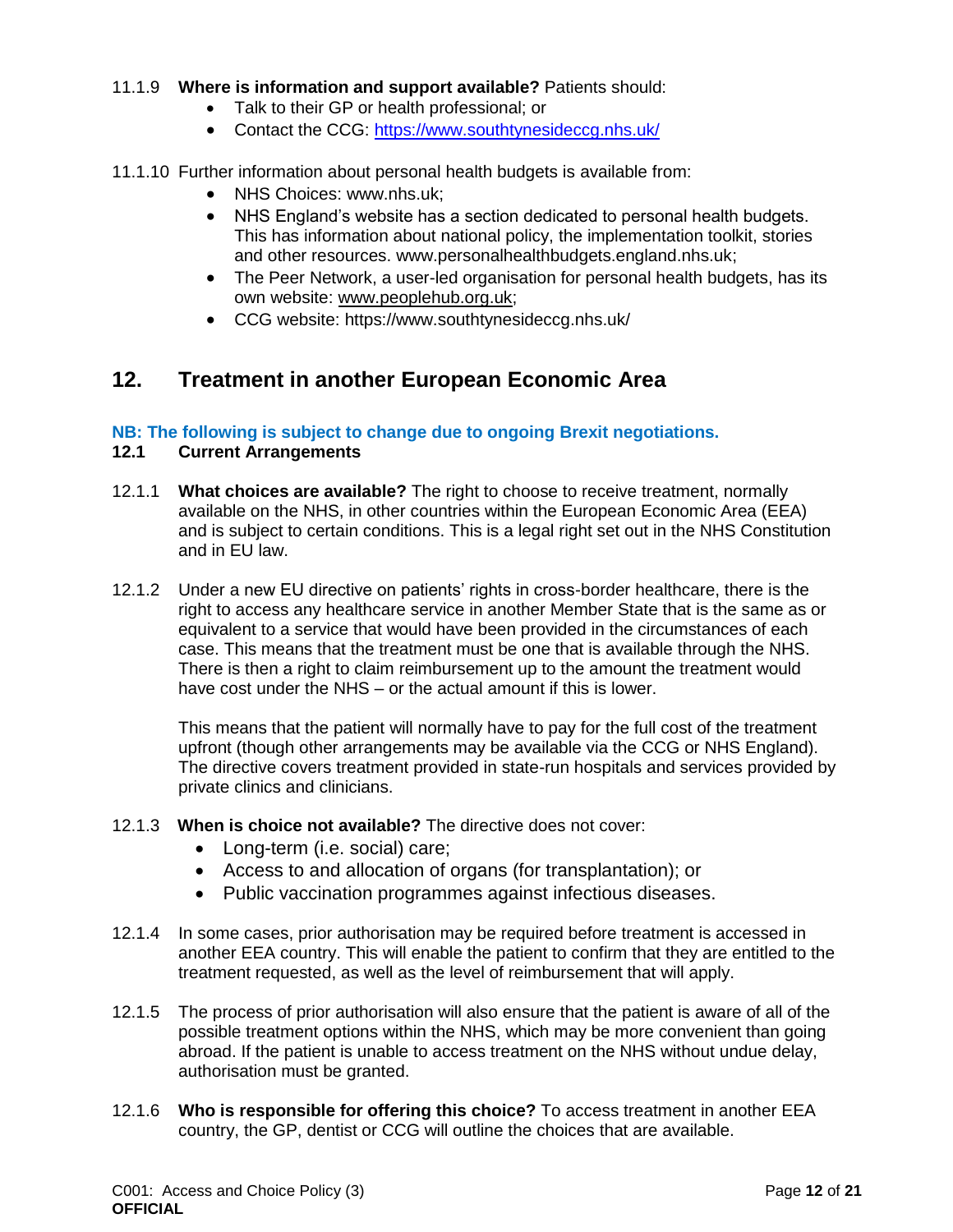# **13. End of Life Care**

#### **13.1 Current Arrangements**

- 13.1.1 Patients have the right to be involved in discussions and decisions about their health and care, including end of life care, and to be given information to enable them with support from family or carer where appropriate to make decisions about the end of life care they want to receive, including preferred place of care.
- 13.1.2 **What does this right mean for patients?** The Health and Social Care Act 2012 addresses the Government's commitment to 'no decision about me without me'. The CCG has a duty to promote the involvement of patients, carers and representatives in decisions, which relate to the prevention and diagnosis of illness in the patients, or their care or treatment. Clinicians will discuss your preferences and circumstances with patients and these will be reflected in the decision that is made. Patients will be listened to and treated as an individual.
- 13.1.3 Where a range of potentially suitable treatments or forms of healthcare are available, a competent person has the right to receive the information they need in order to decide their preference. NHS staff will involve patients in discussions to decide on the right choice for the patient, the discussions can include family and carers.
- 13.1.4 Not everyone will wish to take up this right. Some people will not be able to do so for themselves, for example if they are not conscious or if they have lost mental capacity. The Mental Capacity Act and its Code of Practice set out how others can make healthcare decisions under such circumstances.
- 13.1.5 In relation to both GP and secondary care (e.g. hospital treatment), doctors registered with the General Medical Council have a duty to work in partnership with patients. This must include listening to patients and responding to their concerns and preferences, and giving patients the information they want or need in a way they can understand.

# <span id="page-12-0"></span>**14. Planning your long-term care**

#### **14.1 Current Arrangements**

#### *"The NHS commits to involve you in discussions about planning your care and to offer you a written record of what is agreed if you want one." (Section 3a of the NHS Constitution)*

- 14.1.1 The Government is committed to a patient-led NHS, strengthening patient's choice and management of their own care. The CCG wants to support shared decision-making and focus on improving patient outcomes. Involving patients (and carers and family, where appropriate) in discussions about planning care is key to helping patients understand what choices are available, and what support might be needed to manage their condition and stay healthy.
- 14.1.2 What does this right mean for patients? For people with long-term conditions, the aim is to identify how their condition is impacting on the things that are important to them. A care planning discussion can help to identify a range of personal goals, and how the health system will support in achieving them. It can also include wishes around end of life care if this is relevant or appropriate. The discussion can also identify the range of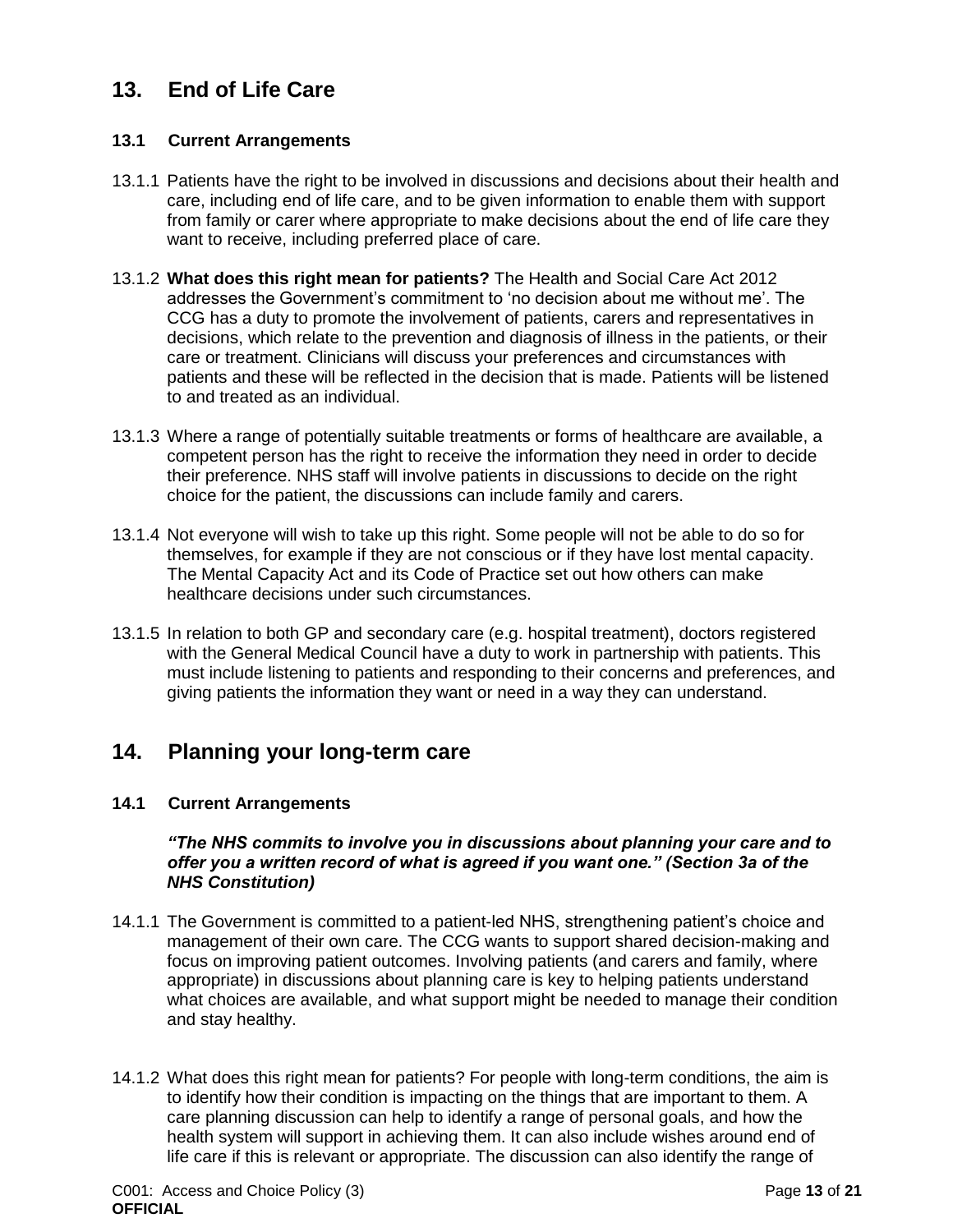support available, the extent to which the patient is able to self-care, what support groups are available and the most convenient way for patients to access further information.

- 14.1.3 In this way, patients will have more control over the care and support received, and this should help reduce unplanned emergencies or unscheduled admissions to hospital. The care planning discussion is generally led by the main health or care professional, so that could be in primary or secondary care (e.g. with a GP or a hospital doctor). It may also be offered by a community pharmacist, e.g. after a medicines use review or a healthy lifestyle discussion. For people with long-term conditions, it is likely to be led by the GP and then added to by other health/care professionals as appropriate.
- 14.1.4 The NHS has developed a range of patient decision aids to support patients and health professionals in discussions about care planning. Patient decision aids are specially designed information resources that help people make decisions about difficult healthcare options and why one option is better than another.
- 14.1.5 The outcome of the discussion about the care decisions will usually be recorded.
- 14.1.6 This record could be called a care plan, a health plan, a support plan, a selfmanagement plan or an information prescription. For some people their 'plan' will be very detailed, for others it might be something simpler.
- 14.1.7 It is good practice to offer the patient a written record of what is agreed. The care planning approach is well established in mental health services and in aspects of social care. The aim is to make this type of practice more generally available.
- 14.1.8 The patient may not want a written document, but just have the agreement recorded in their patient notes.
- 14.1.9 The Department of Health's End of Life Care Strategy (2008) outlined a number of measures to be put in place to ensure that patients' needs are met. At a local level, we are supporting the roll-out of the electronic palliative care co-ordination systems. These enable the recording and sharing of information about people's needs, wishes and preferences for end of life care, with their agreement, so that care provision is delivered in line with people's choices.

# <span id="page-13-0"></span>**15. Principles & Process for Ensuring Patient Choice**

15.1 The CCG recognises that providing people with greater choice is a priority of the modern NHS. Research in the UK and overseas has shown that treatments are more effective if patients choose, understand and control their care. The CCGs will regularly review the health provision in the market place to ensure choice of provider and locations of care are available for patients on a regular basis.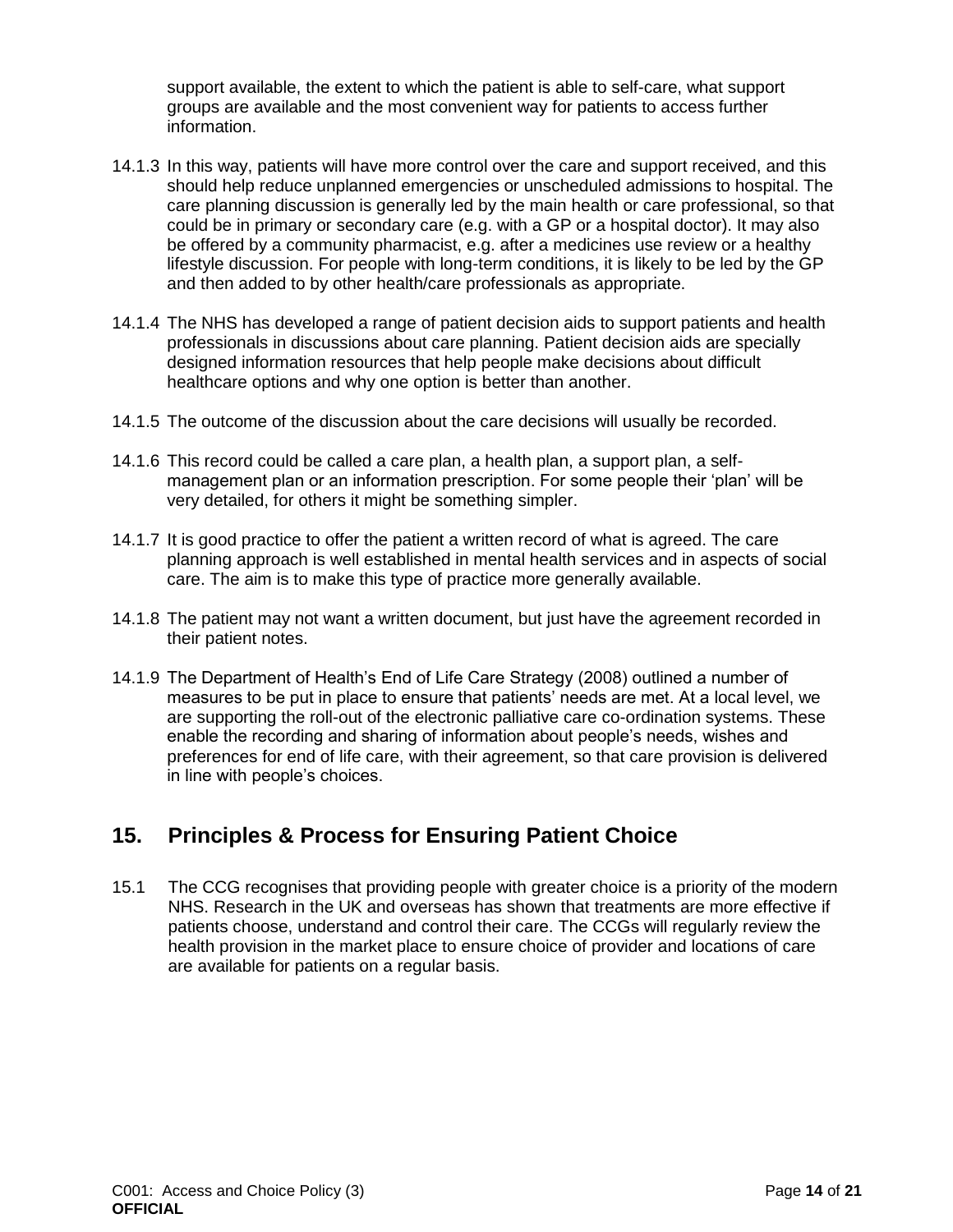- 15.2 Where gaps in the market are identified the organisation may choose to engage with providers to create more choice in a service if it is appropriate to do so.
- 15.3 The CCG recognises its obligations under The National Health Service Commissioning Board and Clinical Commissioning Groups (Responsibilities and Standing Rules) Regulations 2012 and is working with the provider market to establish assurance mechanisms that support all patients being offered choice where they are at risk of breaching the 18 week or two week waiting time targets.
- 15.4 The CCG will work with Public and Patient Involvement leads, and patient involvement forums to gain an understanding of patients' needs, priorities and perceptions to inform and influence the choice agenda
- 15.5 The CCG will build on existing relationships whilst forging new ones to improve choice. It will be proactive in engaging with referrers through workshops, meetings and regular communication.
- 15.6 It will bring together for patients with long term conditions their healthcare professional, information about their life, available care and treatment options and choices, and together decide on a personalised package of treatment and care.
- 15.7 Maternity services will have the four national choice guarantees available to all women and their partners. Women and their partners will be given the opportunity to make informed choices throughout pregnancy, birth and during the postnatal period.
- 15.8 Working in partnership, clinical commissioners will identify events, services and local opportunities to promote choice to the wider local population.
- 15.9 The CCGs will publicise and promote awareness of, information about secondary care providers and where that information can be found to enable a person to choose a clinically appropriate secondary care provider within 18 weeks from the time of their initial referral, unless it is not clinically appropriate or they choose to wait longer
- <span id="page-14-0"></span>15.10 It will support GPs and other health professionals in promoting patient's choice from within their services through:
	- Providing choice posters to GP Practices for display in their practices.
	- Distributing patient leaflets to GP Practices, Health Centres and Community Health services for display in their services.
	- Monitoring the distribution and the displaying of choice information by spot checking GP Practices, Health Centres and Community Health locations.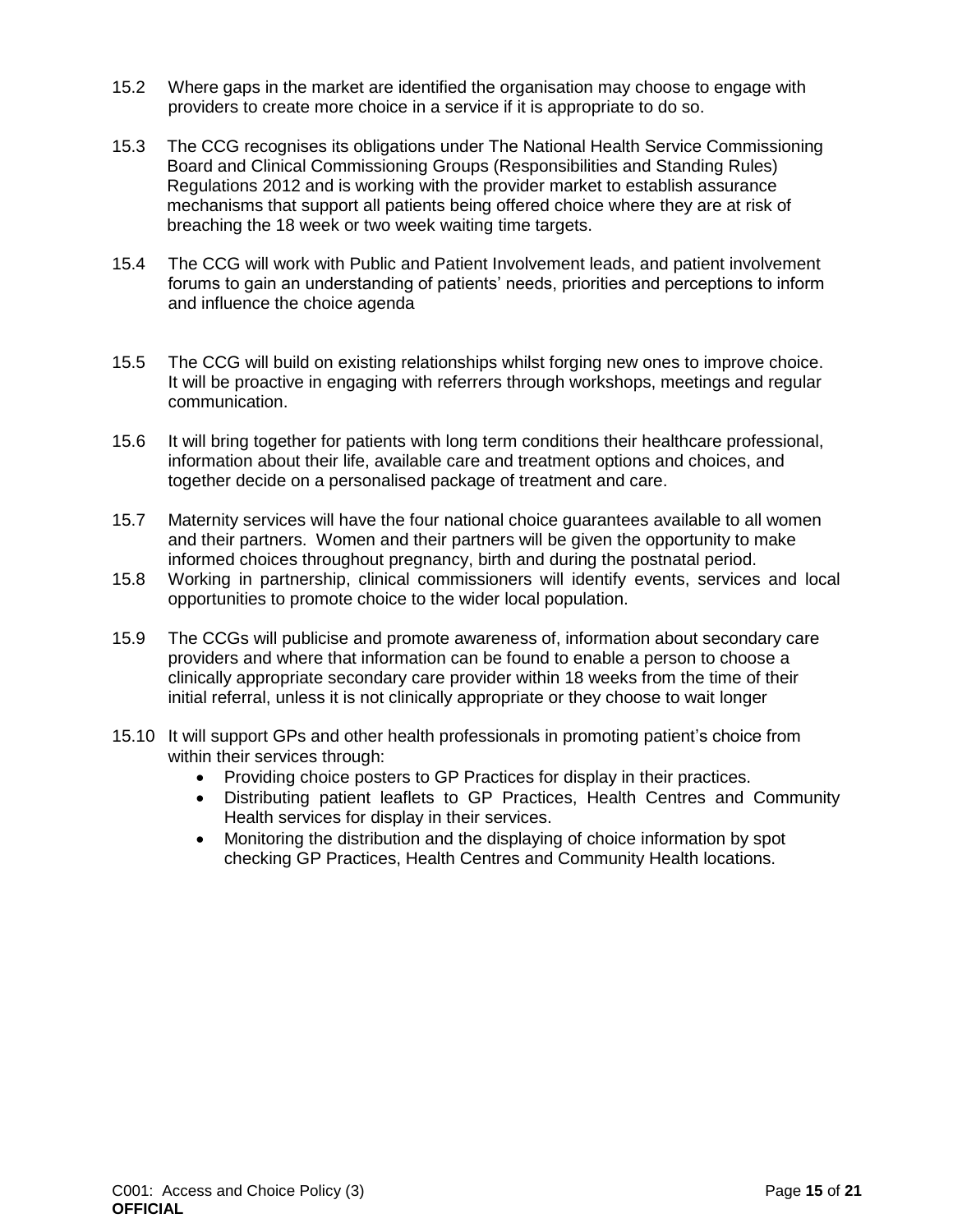# **16. Duties and Responsibilities**

| <b>Council of Practices</b><br><b>Chief Officer</b> | The Council of Practices have delegated responsibility to the<br>governing body (GB) for setting the strategic context in which<br>organisational process documents are developed, and for<br>establishing a scheme of governance for the formal review and<br>approval of such documents.<br>The Chief Officer has overall responsibility for the strategic direction<br>and operational management, including ensuring that CCG process<br>documents comply with all legal, statutory and good practice<br>guidance requirements.                                                                                                                                                                                                                                                                                                                     |
|-----------------------------------------------------|---------------------------------------------------------------------------------------------------------------------------------------------------------------------------------------------------------------------------------------------------------------------------------------------------------------------------------------------------------------------------------------------------------------------------------------------------------------------------------------------------------------------------------------------------------------------------------------------------------------------------------------------------------------------------------------------------------------------------------------------------------------------------------------------------------------------------------------------------------|
| <b>Contract</b>                                     | The Contract Managers/Accountant have the responsibilities to                                                                                                                                                                                                                                                                                                                                                                                                                                                                                                                                                                                                                                                                                                                                                                                           |
| <b>Managers/Accountant</b>                          | ensure the policy is kept current and is disseminated to all relevant<br>staff via an implementation plan.                                                                                                                                                                                                                                                                                                                                                                                                                                                                                                                                                                                                                                                                                                                                              |
| <b>All Staff</b>                                    | All staff, including temporary and agency staff, are responsible for:<br>Compliance with relevant process documents. Failure to comply<br>$\bullet$<br>may result in disciplinary action being taken.<br>Co-operating with the development and implementation of<br>policies and procedures and as part of their normal duties and<br>responsibilities.<br>Identifying the need for a change in policy or procedure as a<br>result of becoming aware of changes in practice, changes to<br>statutory requirements, revised professional or clinical standards<br>and local/national directives, and advising their line manager<br>accordingly.<br>Identifying training needs in respect of policies and procedures<br>$\bullet$<br>and bringing them to the attention of their line manager.<br>Attending training / awareness sessions when provided. |
| <b>CSU Staff</b>                                    | Whilst working on behalf of the CCG, CSU staff will be expected to<br>comply with all policies, procedures and expected standards of<br>behaviour within the CCG, however they will continue to be<br>governed by all policies and procedures of their employing<br>organisation.                                                                                                                                                                                                                                                                                                                                                                                                                                                                                                                                                                       |

# <span id="page-15-0"></span>**17. Implementation**

- 17.1 This policy will be available to all staff for use in relation to access and choice.
- 17.2 All managers are responsible for ensuring that relevant staff within the CCG have read and understood this document and are competent to carry out their duties in accordance with the procedures described.

# <span id="page-15-1"></span>**18. Training Implications**

It has been determined that there are no specific training requirements associated with this policy/procedure.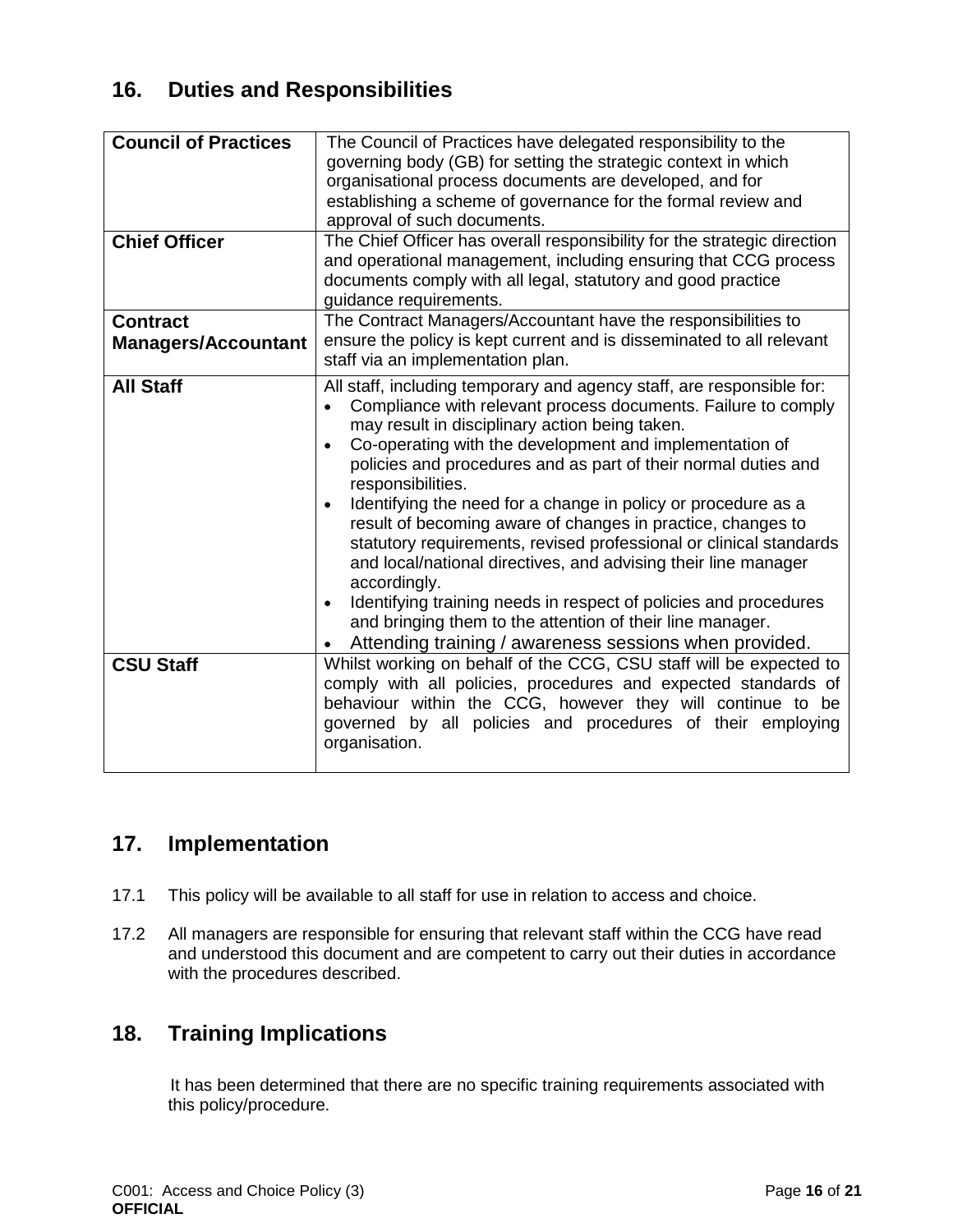### <span id="page-16-0"></span>**19. Documentation**

- 19.1 Choice at referral, supporting information for 2008/09 published on 18 March 2008.
- 19.2 The Primary Care Trust Choice of Secondary Care Provider Directions 2009, published 21 January 2009.
- 19.3 NHS Choices; [http://www.nhs.uk/choiceintheNHS/Rightsandpledges/NHSConstitution/Pages/Yourrightstochoi](http://www.nhs.uk/choiceintheNHS/Rightsandpledges/NHSConstitution/Pages/Yourrightstochoice.aspx) [ce.aspx](http://www.nhs.uk/choiceintheNHS/Rightsandpledges/NHSConstitution/Pages/Yourrightstochoice.aspx)
- 19.4 Government White Paper; Equity and excellence: liberating the NHS' July 2010
- 19.5 Liberating the NHS: Greater Choice and Control: October 2010
- 19.6 NHS: Extending Patient Choice of Provider: July 2011
- 19.7 Health and Social Care Act 2012
- 19.8 National Health Service (Procurement, Patient Choice and Competition) (No. 2) Regulations 2013.
- 19.9 Department of Health; Choice Framework for 2015/2016
- 19.10 The National Childcare Trust; www.nct.org.uk
- 19.11 Birth Choice UK; [www.birthchoiceuk.com](http://www.birthchoiceuk.com/);
- 19.12 Association for Improvements in the Maternity Services (AIMS); [www.aims.org.uk](http://www.aims.org.uk/)
- 19.13 Start4Life at: [www.nhs.uk/InformationServiceForParents](http://www.nhs.uk/InformationServiceForParents)
- 19.14 Healthtalkonline; [www.healthtalkonline.org](http://www.healthtalkonline.org/)
- 19.15 National Institute for Health Research: <http://www.nihr.ac.uk/awareness/Pages/default.aspx>
- 19.16 UK Clinical Trials Gateway: [www.ukctg.nihr.ac.uk](http://www.ukctg.nihr.ac.uk/)
- 19.17 Personal Health Budgets: [www.personalhealthbudgets.england.nhs.uk](http://www.personalhealthbudgets.england.nhs.uk/)
- 19.18 The Peer Network: [www.peoplehub.org.uk;](http://www.peoplehub.org.uk/)
- 19.19 Department of Health's End of Life Care Strategy (2008
- 19.20 Securing Meaningful choice for patients: CCG planning and improvement guide: August 2016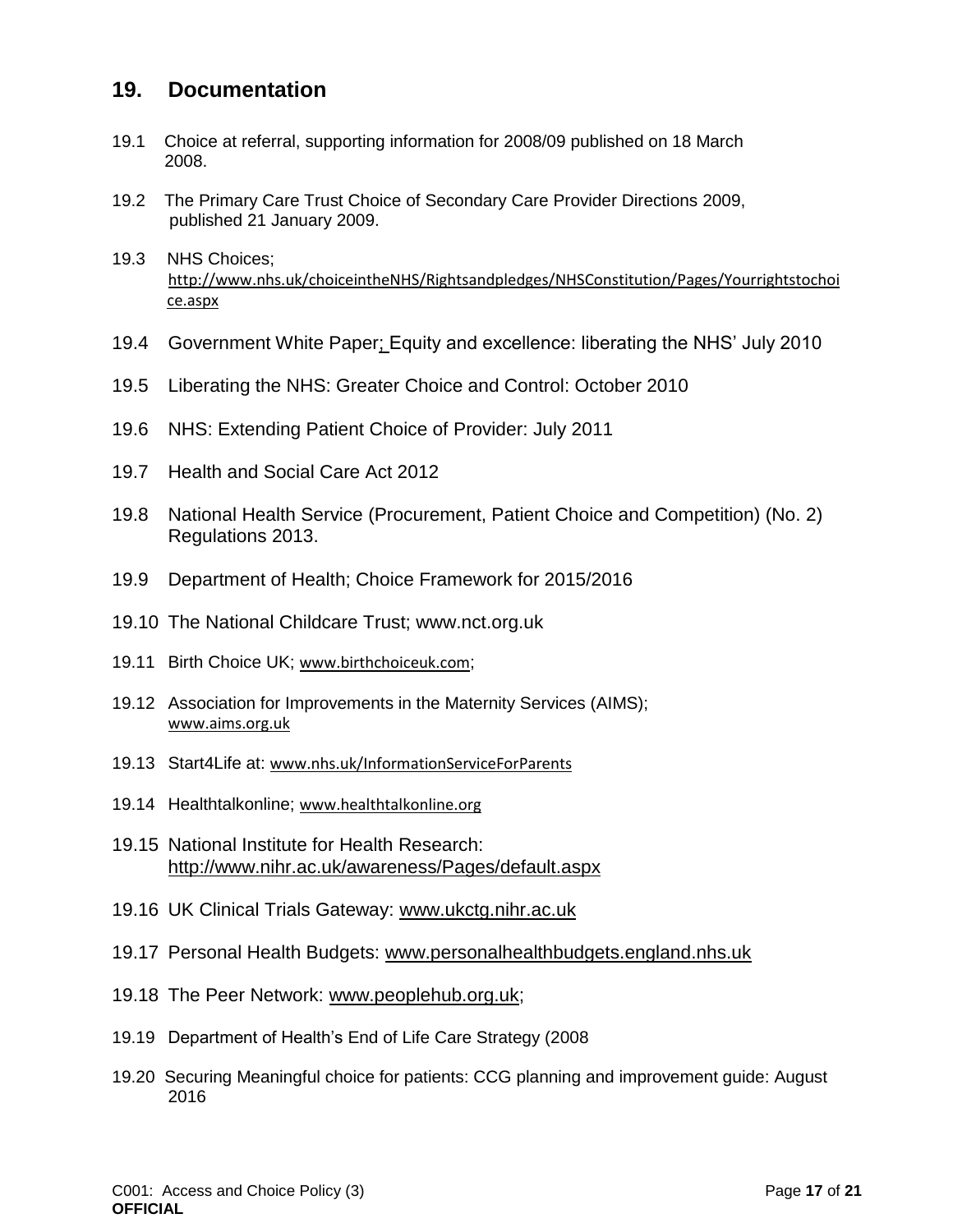# <span id="page-17-0"></span>**20. Monitoring, Review and Archiving**

#### **20.1 Monitoring**

- 20.1.1 The Governing Body will oversee, on behalf of the governing body, a method for monitoring the dissemination and implementation of this policy.
- 20.1.2 Monitoring information will be recorded in the policy database.
- 20.1.3 Patient Surveys will be conducted to identify the uptake of choice and the results will be fed back to GP Practices, Secondary Care and appropriate Clinical Commissioning Group.
- 20.1.4 Clinical Commissioners will develop processes which ensure patients who complain about a lack of information or a lack of choice will still be entitled to start treatment

#### **20.2 Review**

- 20.2.1 The Governing Body will ensure that this policy document is reviewed in accordance with the timescale specified at the time of approval. No policy or procedure will remain operational for a period exceeding three years without a review taking place.
- 20.2.2 Staff who become aware of any change which may affect a policy should advise their line manager as soon as possible. The Governance Body will then consider the need to review the policy or procedure outside of the agreed timescale for revision.
- 20.2.3 For ease of reference for reviewers or approval bodies, changes should be noted in the 'document history' table on the front page of this document.

**NB:** If the review consists of a change to an appendix or procedure document, approval may be given by the sponsor director and a revised document may be issued. Review to the main body of the policy must always follow the original approval process.

#### **20.3 Archiving**

<span id="page-17-1"></span>The Governance & Risk Committee will ensure that archived copies of superseded policy documents are retained in accordance with Records Management: Code of Practice for Health and Social Care 2016.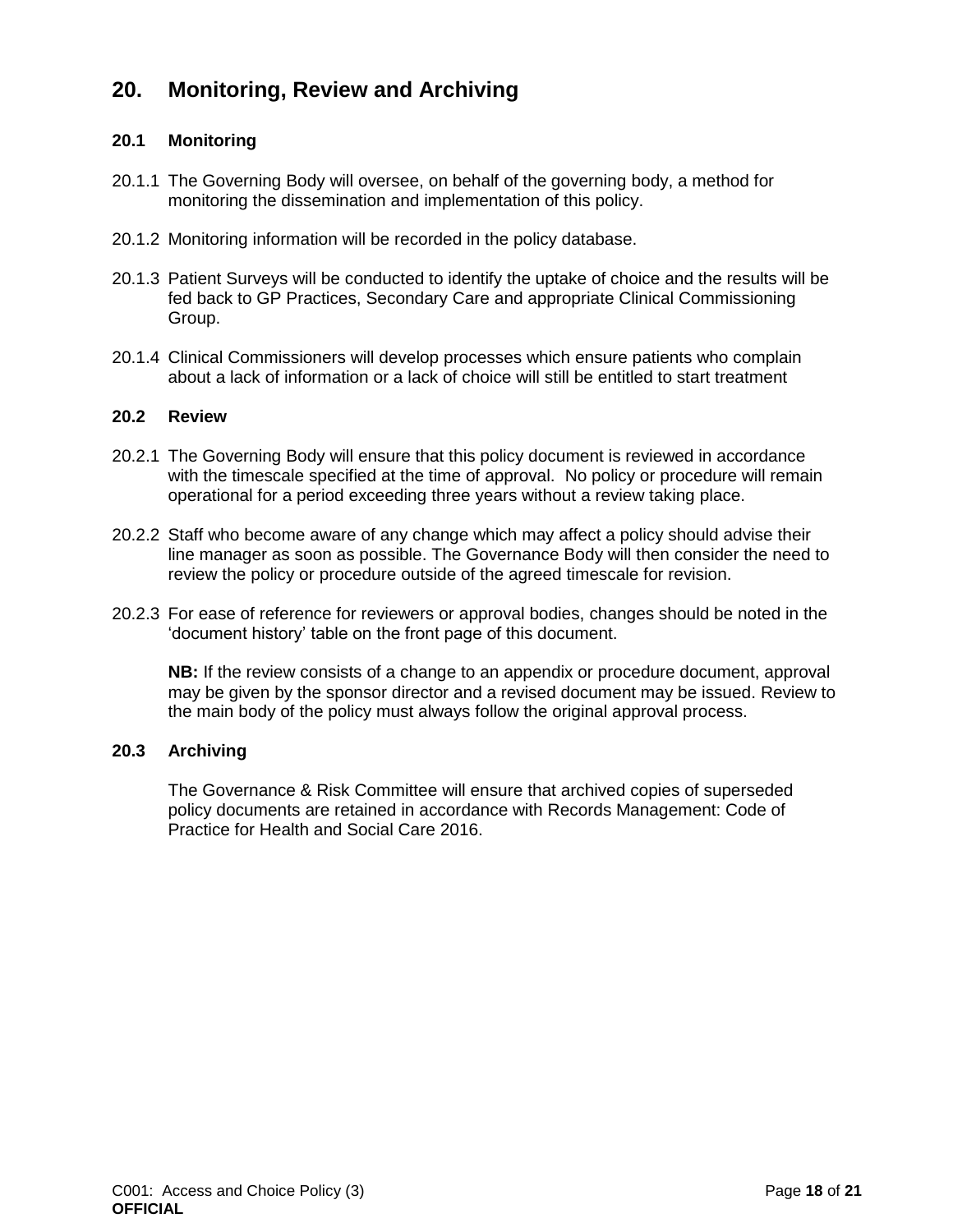# **21 Equality Analysis**

## **Equality Impact Assessment Initial Screening Assessment (STEP 1)**

As a public body organisation we need to ensure that all our current and proposed strategies, policies, services and functions, have given proper consideration to equality, diversity and inclusion, do not aid barriers to access or generate discrimination against any protected groups under the Equality Act 2010 (Age, Disability, Gender Reassignment, Pregnancy and Maternity, Race, Religion/Belief, Sex, Sexual Orientation, Marriage and Civil Partnership).

This screening determines relevance for all new and revised strategies, policies, projects, service reviews and functions.

Completed at the earliest opportunity it will help to determine:

- The relevance of proposals and decisions to equality, diversity, cohesion and integration.
- Whether or not equality and diversity is being/has already been considered for due regard to the Equality Act 2010 and the Public Sector Equality Duty (PSED).
- Whether or not it is necessary to carry out a full Equality Impact Assessment.

#### **Name(s) and role(s) of person completing this assessment:**

**Name:** Eve Harrison **Job Title:** Senior Commissioning Support Officer, Provider Management **Organisation:** North of England Commissioning Support Unit

#### **Title of the service/project or policy:** Access and Choice Policy

**Is this a; Other** 

**Strategy / Policy** ☒ **Service Review** ☐ **Project** ☐

#### **What are the aim(s) and objectives of the service, project or policy:**

Choice is fundamental to the delivery of a truly patient centred NHS, as it empowers people to get health services they both want and need. Making good quality information available helps the public to understand their rights and allows patients to make effective choices that are right for themselves and their families. The policy sets out the mechanisms that the CCG will adopt to fulfil its legal obligations.

#### **Who will the project/service /policy / decision impact?**

(Consider the actual and potential impact)

- **Staff** ☐
- **s** Service User / Patients  $\boxtimes$
- **Other Public Sector Organisations**☐
- **Voluntary / Community groups / Trade Unions** ☐
- **Others, please specify** Click here to enter text.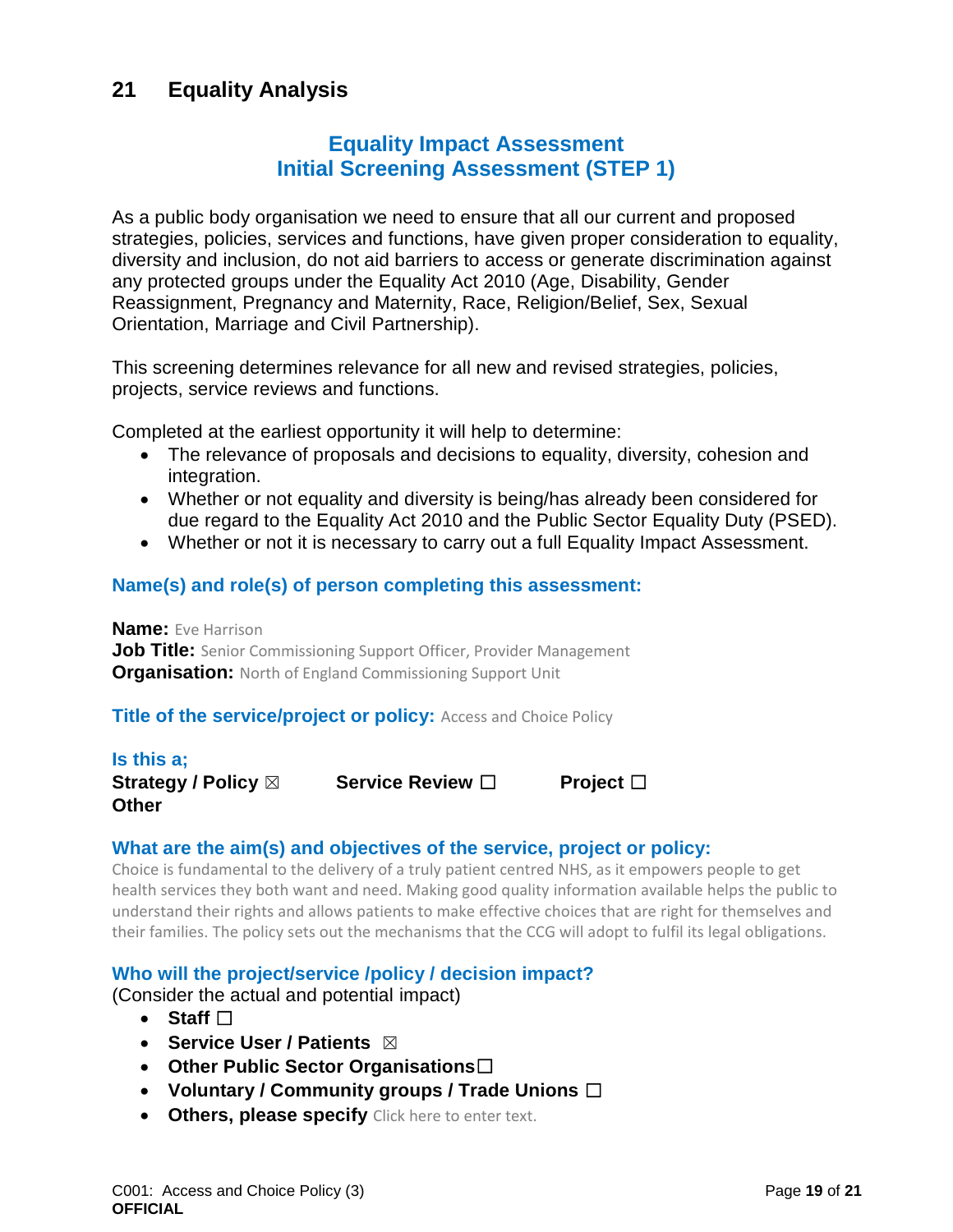| <b>Questions</b>                                                                                                                                                                                                                                                                                       | <b>Yes</b> | <b>No</b>   |
|--------------------------------------------------------------------------------------------------------------------------------------------------------------------------------------------------------------------------------------------------------------------------------------------------------|------------|-------------|
| Could there be an existing or potential negative impact on any of the<br>protected characteristic groups?                                                                                                                                                                                              |            | ⊠           |
| Has there been or likely to be any staff/patient/public concerns?                                                                                                                                                                                                                                      |            | ⊠           |
| Could this piece of work affect how our services, commissioning or<br>procurement activities are organised, provided, located and by whom?                                                                                                                                                             |            | ⊠           |
| Could this piece of work affect the workforce or employment practices?                                                                                                                                                                                                                                 | L          | ⊠           |
| Does the piece of work involve or have a negative impact on:<br>Eliminating unlawful discrimination, victimisation and harassment<br>٠<br>Advancing quality of opportunity<br>$\bullet$<br>Fostering good relations between protected and non-protected<br>groups in either the workforce or community |            | $\boxtimes$ |

#### **If you have answered no to the above and conclude that there will not be a detrimental impact on any equality group caused by the proposed policy/project/service change, please state how you have reached that conclusion below:**

The Access and Choice Policy will not have a detrimental impact on any patients that are in a protected characteristic group.

The policy will allow greater support and promote flexibility for all patients in protected groups to access NHS services that best suit their needs and individual circumstances. No part of the policy discriminates against people in protected characteristic groups.

This policy is based on the NHS Choice Framework.

#### **If you have answered yes to any of the above, please now complete the 'STEP 2 Equality Impact Assessment' document**

| <b>Accessible Information Standard</b>                                                                                                           | <b>Yes</b> | No |
|--------------------------------------------------------------------------------------------------------------------------------------------------|------------|----|
| Please acknowledge you have considered the requirements of the<br>Accessible Information Standard when communicating with staff and<br>patients. | ⊠          |    |
| https://www.england.nhs.uk/wp-content/uploads/2017/10/accessible-<br>info-standard-overview-2017-18.pdf                                          |            |    |
| If any of the above have not been implemented, please state the reason:                                                                          |            |    |